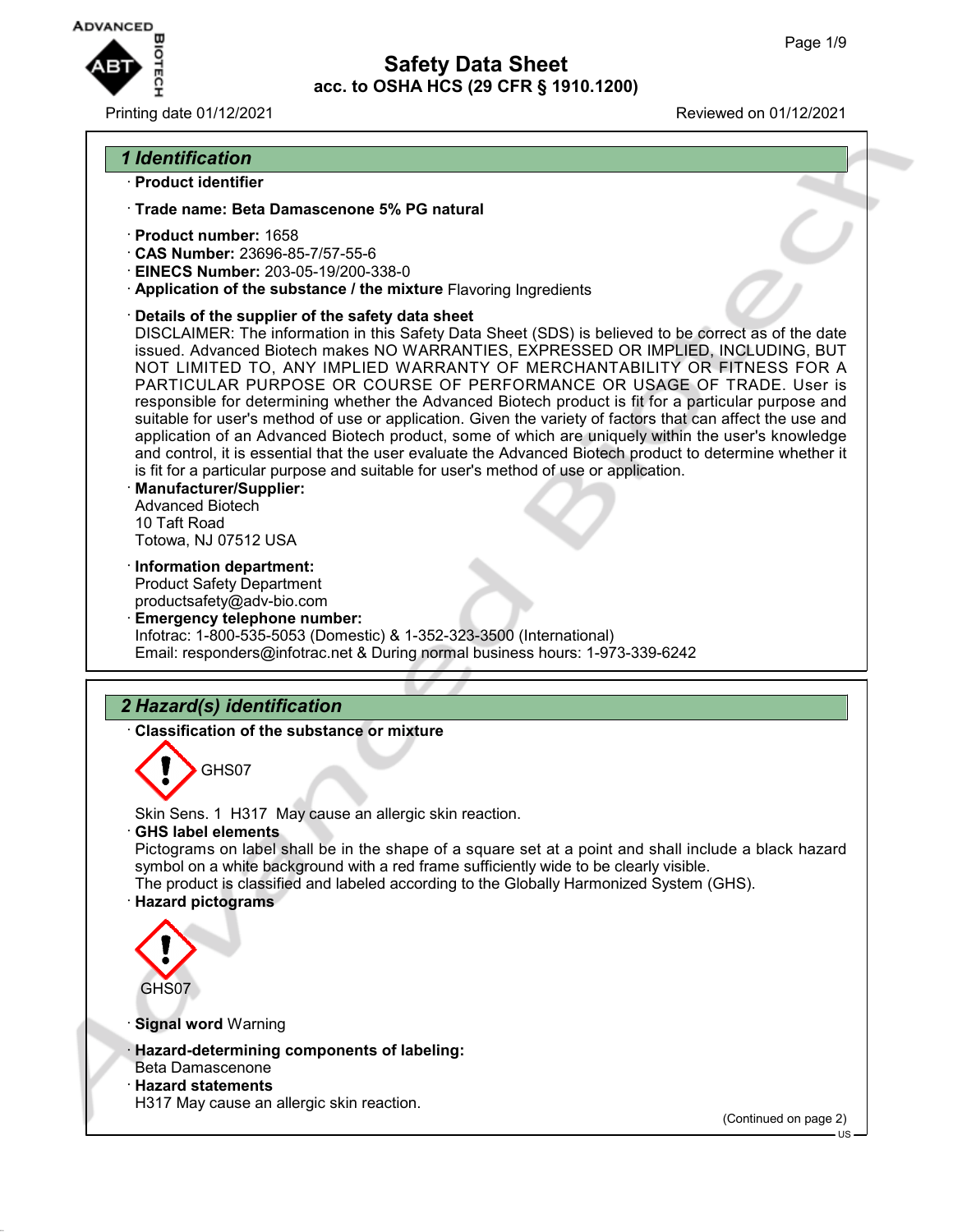

Printing date 01/12/2021 Reviewed on 01/12/2021

### **Trade name: Beta Damascenone 5% PG natural**

|                     | (Continuation of page 1)                                                               |
|---------------------|----------------------------------------------------------------------------------------|
|                     | · Precautionary statements                                                             |
| P <sub>261</sub>    | Avoid breathing dust/fume/gas/mist/vapors/spray                                        |
| P <sub>280</sub>    | Wear protective gloves.                                                                |
|                     | P333+P313 If skin irritation or rash occurs: Get medical advice/attention.             |
| P321                | Specific treatment (see on this label).                                                |
| P363                | Wash contaminated clothing before reuse.                                               |
| P <sub>501</sub>    | Dispose of contents/container in accordance with local/regional/national/international |
|                     | regulations.                                                                           |
|                     | · Classification system:<br>NFPA ratings (scale 0 - 4)                                 |
|                     |                                                                                        |
|                     | Health = $0$                                                                           |
|                     | Fire $= 1$                                                                             |
|                     | Reactivity = $0$                                                                       |
|                     |                                                                                        |
|                     | · HMIS-ratings (scale 0 - 4)                                                           |
| <b>HEALTH</b>       | $\boxed{0}$<br>Health = $0$                                                            |
| <b>FIRE</b>         | Fire $= 1$<br>$\Box$                                                                   |
| <b>REACTIVITY</b> 0 | Reactivity = $0$                                                                       |
|                     |                                                                                        |
| Other hazards       |                                                                                        |
|                     | · Results of PBT and vPvB assessment                                                   |
|                     | $\cdot$ PBT: Not applicable.                                                           |
|                     | · vPvB: Not applicable.                                                                |
|                     |                                                                                        |

## *3 Composition/information on ingredients*

· **Chemical characterization: Mixtures**

· **Description:** Mixture of the substances listed below with nonhazardous additions.

|  |  |  | · Dangerous components: |  |
|--|--|--|-------------------------|--|
|--|--|--|-------------------------|--|

| - - - - - - - - - - - - - - - - - - |                  |                                                                  |               |
|-------------------------------------|------------------|------------------------------------------------------------------|---------------|
| CAS: 57-55-6                        | Propylene glycol |                                                                  | 50-100%       |
| EINECS: 200-338-0                   |                  |                                                                  |               |
| CAS: 23696-85-7                     | Beta Damascenone | $\langle \cdot \rangle$ Skin Irrit. 2, H315; Skin Sens. 1A, H317 | $>2.5 - 10\%$ |
| EINECS: 245-833-21                  |                  |                                                                  |               |
|                                     |                  |                                                                  |               |

## *4 First-aid measures*

### · **Description of first aid measures**

· **After inhalation:**

Supply fresh air and be sure to call for a doctor.

In case of unconsciousness place patient stably in side position for transportation.

- · **After skin contact:** Immediately wash with water and soap and rinse thoroughly.
- · **After eye contact:** Rinse opened eye for several minutes under running water.
- · **After swallowing:** If symptoms persist consult doctor.
- · **Information for doctor:**
- · **Most important symptoms and effects, both acute and delayed**
- No further relevant information available.

(Continued on page 3)

 $\overline{1}$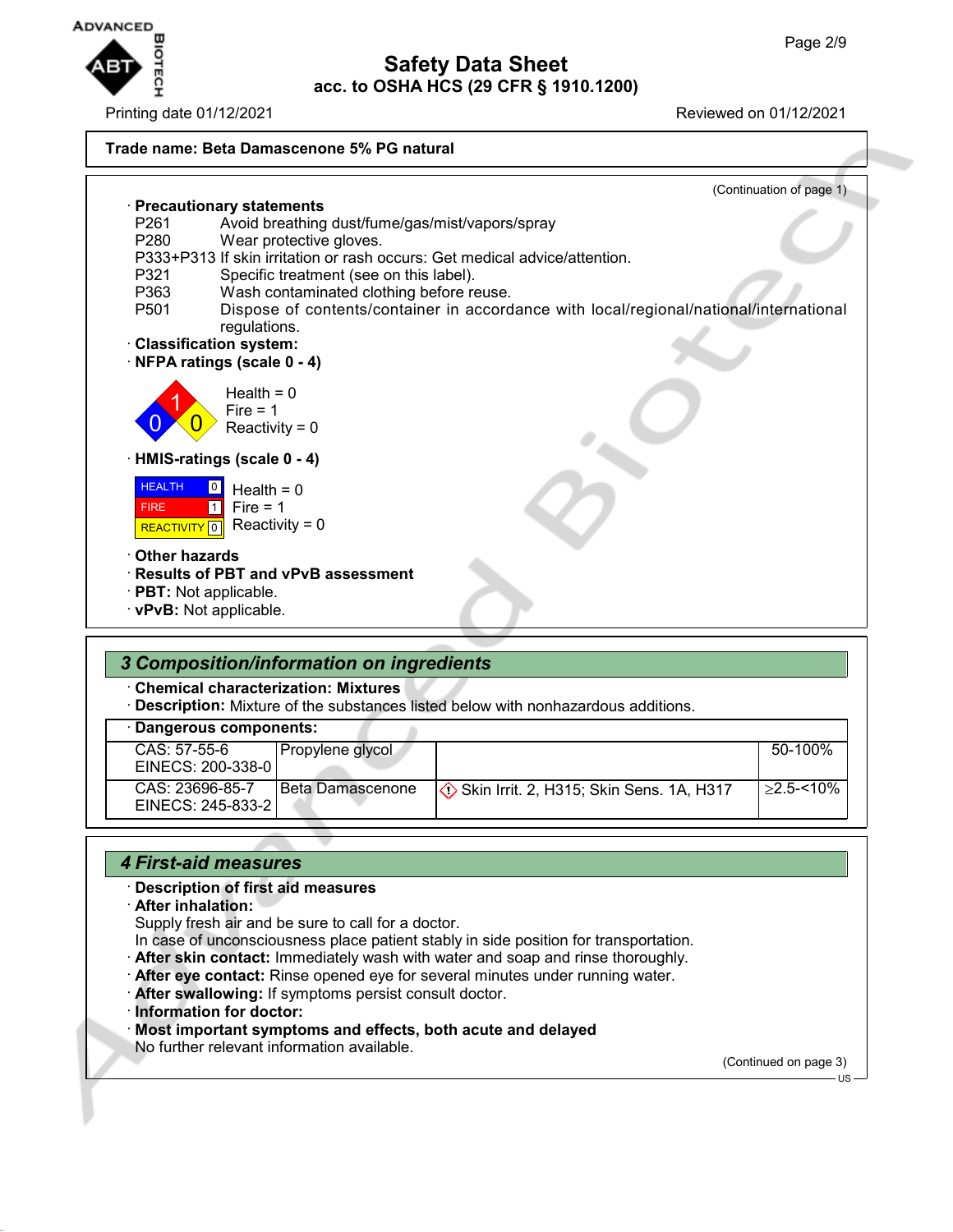

### Printing date 01/12/2021 Reviewed on 01/12/2021

## **Trade name: Beta Damascenone 5% PG natural**

(Continuation of page 2) · **Indication of any immediate medical attention and special treatment needed** No further relevant information available.

## *5 Fire-fighting measures*

- · **Extinguishing media**
- · **Suitable extinguishing agents:**
- CO2, powder or alcoholresistant foam.

CO2, extinguishing powder or water spray. Fight larger fires with water spray or alcohol resistant foam. Use fire fighting measures that suit the environment.

- · **Special hazards arising from the substance or mixture** No further relevant information available.
- · **Advice for firefighters**
- · **Protective equipment:** No special measures required.
- · **Additional information**
- Cool endangered receptacles with water spray.

Collect contaminated fire fighting water separately. It must not enter the sewage system.

## *6 Accidental release measures*

· **Personal precautions, protective equipment and emergency procedures** Not required.

· **Environmental precautions:** Dilute with plenty of water.

Do not allow to enter sewers/ surface or ground water.

· **Methods and material for containment and cleaning up:**

Absorb with liquid-binding material (sand, diatomite, acid binders, universal binders, sawdust). Dispose contaminated material as waste according to item 13.

#### Ensure adequate ventilation.

- · **Reference to other sections** See Section 7 for information on safe handling. See Section 8 for information on personal protection equipment. See Section 13 for disposal information.
- · **Protective Action Criteria for Chemicals**

| $\cdot$ PAC-1:                |                         |
|-------------------------------|-------------------------|
| CAS: 57-55-6 Propylene glycol | 30 mg/m <sup>3</sup>    |
| $\cdot$ PAC-2:                |                         |
| CAS: 57-55-6 Propylene glycol | 1,300 mg/m <sup>3</sup> |
| $PAC-3$ :                     |                         |
| CAS: 57-55-6 Propylene glycol | 7,900 mg/m <sup>3</sup> |

## *7 Handling and storage*

- · **Handling:**
- · **Precautions for safe handling**
- Ensure good ventilation/exhaustion at the workplace.
- Prevent formation of aerosols.

· **Information about protection against explosions and fires:** No special measures required.

(Continued on page 4)

US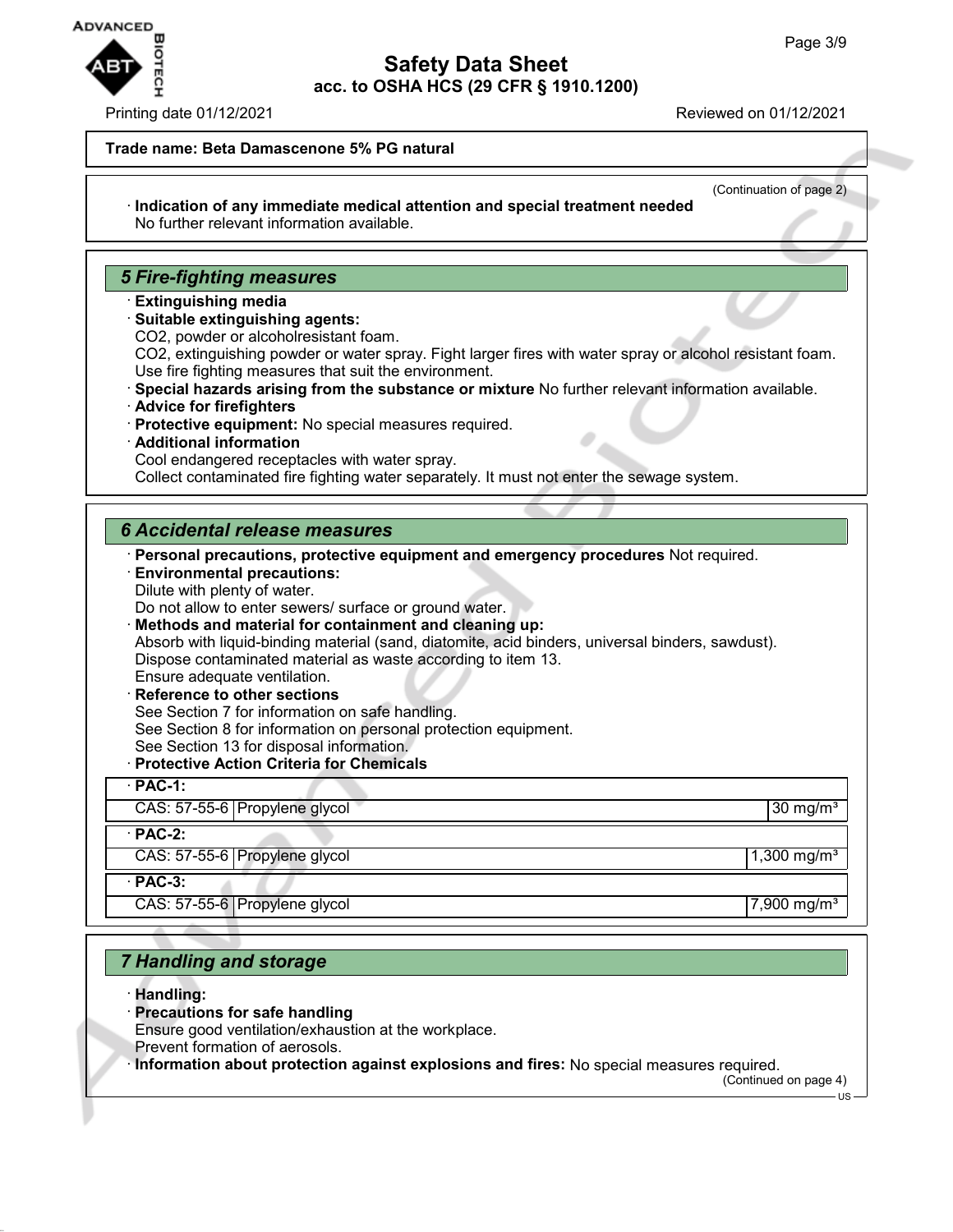

Printing date 01/12/2021 Reviewed on 01/12/2021

## **Trade name: Beta Damascenone 5% PG natural**

(Continuation of page 3)

- · **Conditions for safe storage, including any incompatibilities**
- · **Storage:**
- · **Requirements to be met by storerooms and receptacles:** No special requirements.
- Please refer to product specification for product storage requirements.
- · **Information about storage in one common storage facility:** Not required.
- · **Further information about storage conditions:** None.
- · **Specific end use(s)** No further relevant information available.

## *8 Exposure controls/personal protection*

· **Additional information about design of technical systems:** No further data; see item 7.

- · **Control parameters**
- · **Components with limit values that require monitoring at the workplace:**

The following constituent is the only constituent of the product which has a PEL, TLV or other recommended exposure limit.

At this time, the remaining constituent has no known exposure limits.

### **CAS: 57-55-6 Propylene glycol**

WEEL | Long-term value: 10 mg/m<sup>3</sup>

· **Additional information:** The lists that were valid during the creation were used as a basis.

- · **Exposure controls**
- · **Personal protective equipment:**
- · **General protective and hygienic measures:**

Immediately remove all soiled and contaminated clothing.

Wash hands before breaks and at the end of work.

· **Breathing equipment:**

In case of brief exposure or low pollution use respiratory filter device. In case of intensive or longer exposure use respiratory protective device that is independent of circulating air.

· **Protection of hands:**



Protective gloves

The glove material has to be impermeable and resistant to the product/ the substance/ the preparation. Due to missing tests no recommendation to the glove material can be given for the product/ the preparation/ the chemical mixture.

Selection of the glove material should be based on consideration of the penetration times, rates of diffusion and the degradation

## · **Material of gloves**

The selection of the suitable gloves does not only depend on the material, but also on further marks of quality and varies from manufacturer to manufacturer. As the product is a preparation of several substances, the resistance of the glove material can not be calculated in advance and has therefore to be checked prior to the application.

### **Penetration time of glove material**

The exact break through time has to be determined by the manufacturer of the protective gloves and has to be observed.

(Continued on page 5)

US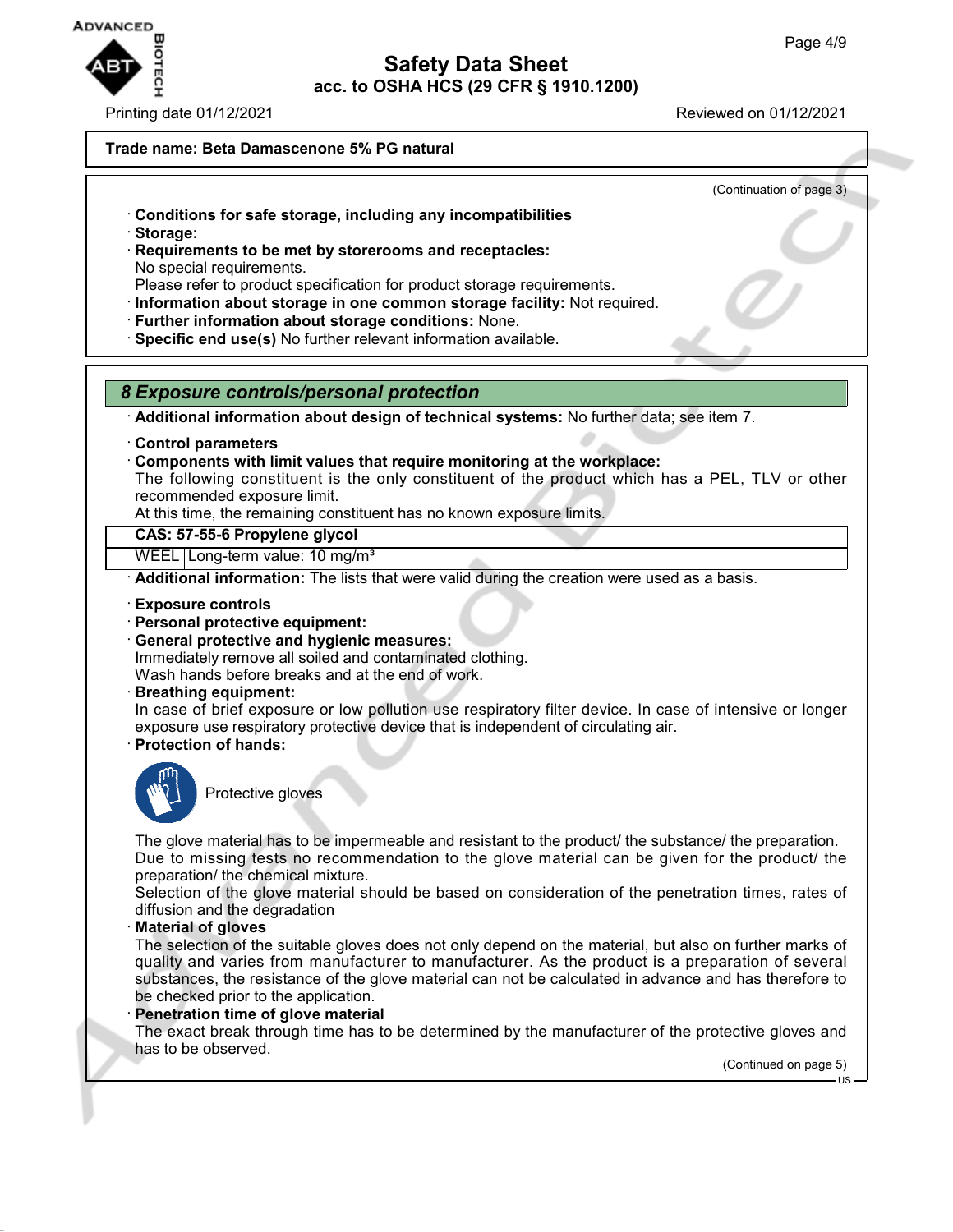

## Printing date 01/12/2021 **Reviewed on 01/12/2021**

(Continuation of page 4)

## **Trade name: Beta Damascenone 5% PG natural**

· **Eye protection:** Goggles recommended during refilling.

| · Information on basic physical and chemical properties<br><b>General Information</b><br>Molecular Weight: 76.1 g/mol<br>· Appearance:<br>Form:<br>Liquid<br>Color:<br>According to product specification<br>According to product specification<br>Odor:<br>Not determined.<br><b>Odor threshold:</b><br>Not determined.<br>· pH-value:<br>Change in condition<br><b>Melting point/Melting range:</b><br>$-68 °C (-90.4 °F)$<br>187 °C (368.6 °F)<br><b>Boiling point/Boiling range:</b><br>· Flash point:<br>107 °C (224.6 °F)<br>· Flammability (solid, gaseous):<br>Not applicable.<br>371 °C (699.8 °F)<br>Ignition temperature:<br>Not determined.<br>· Decomposition temperature:<br>· Auto igniting:<br>Product is not selfigniting.<br>Danger of explosion:<br>Product does not present an explosion hazard.<br><b>Explosion limits:</b><br>2.6 Vol %<br>Lower:<br>12.6 Vol %<br>Upper:<br>· Vapor pressure at 20 °C (68 °F):<br>$0.11$ hPa $(0.1$ mm Hg)<br>$\cdot$ Density at 20 °C (68 °F):<br>1.03 g/cm <sup>3</sup> (8.59535 lbs/gal)<br><b>Relative density</b><br>Not determined.<br>· Vapor density<br>Not determined.<br><b>Evaporation rate</b><br>Not determined.<br>Solubility in / Miscibility with<br>Water:<br>Fully miscible.<br>· Partition coefficient (n-octanol/water): Not determined.<br>· Viscosity:<br>Dynamic:<br>Not determined.<br>Not determined.<br>Kinematic:<br><b>Solvent content:</b><br>Organic solvents:<br>95.0%<br>95.00 %<br><b>VOC content:</b> | 9 Physical and chemical properties |                         |  |
|------------------------------------------------------------------------------------------------------------------------------------------------------------------------------------------------------------------------------------------------------------------------------------------------------------------------------------------------------------------------------------------------------------------------------------------------------------------------------------------------------------------------------------------------------------------------------------------------------------------------------------------------------------------------------------------------------------------------------------------------------------------------------------------------------------------------------------------------------------------------------------------------------------------------------------------------------------------------------------------------------------------------------------------------------------------------------------------------------------------------------------------------------------------------------------------------------------------------------------------------------------------------------------------------------------------------------------------------------------------------------------------------------------------------------------------------------------------------------------------------|------------------------------------|-------------------------|--|
|                                                                                                                                                                                                                                                                                                                                                                                                                                                                                                                                                                                                                                                                                                                                                                                                                                                                                                                                                                                                                                                                                                                                                                                                                                                                                                                                                                                                                                                                                                |                                    |                         |  |
|                                                                                                                                                                                                                                                                                                                                                                                                                                                                                                                                                                                                                                                                                                                                                                                                                                                                                                                                                                                                                                                                                                                                                                                                                                                                                                                                                                                                                                                                                                |                                    |                         |  |
|                                                                                                                                                                                                                                                                                                                                                                                                                                                                                                                                                                                                                                                                                                                                                                                                                                                                                                                                                                                                                                                                                                                                                                                                                                                                                                                                                                                                                                                                                                |                                    |                         |  |
|                                                                                                                                                                                                                                                                                                                                                                                                                                                                                                                                                                                                                                                                                                                                                                                                                                                                                                                                                                                                                                                                                                                                                                                                                                                                                                                                                                                                                                                                                                |                                    |                         |  |
|                                                                                                                                                                                                                                                                                                                                                                                                                                                                                                                                                                                                                                                                                                                                                                                                                                                                                                                                                                                                                                                                                                                                                                                                                                                                                                                                                                                                                                                                                                |                                    |                         |  |
|                                                                                                                                                                                                                                                                                                                                                                                                                                                                                                                                                                                                                                                                                                                                                                                                                                                                                                                                                                                                                                                                                                                                                                                                                                                                                                                                                                                                                                                                                                |                                    |                         |  |
|                                                                                                                                                                                                                                                                                                                                                                                                                                                                                                                                                                                                                                                                                                                                                                                                                                                                                                                                                                                                                                                                                                                                                                                                                                                                                                                                                                                                                                                                                                |                                    |                         |  |
|                                                                                                                                                                                                                                                                                                                                                                                                                                                                                                                                                                                                                                                                                                                                                                                                                                                                                                                                                                                                                                                                                                                                                                                                                                                                                                                                                                                                                                                                                                |                                    |                         |  |
|                                                                                                                                                                                                                                                                                                                                                                                                                                                                                                                                                                                                                                                                                                                                                                                                                                                                                                                                                                                                                                                                                                                                                                                                                                                                                                                                                                                                                                                                                                |                                    |                         |  |
|                                                                                                                                                                                                                                                                                                                                                                                                                                                                                                                                                                                                                                                                                                                                                                                                                                                                                                                                                                                                                                                                                                                                                                                                                                                                                                                                                                                                                                                                                                |                                    |                         |  |
|                                                                                                                                                                                                                                                                                                                                                                                                                                                                                                                                                                                                                                                                                                                                                                                                                                                                                                                                                                                                                                                                                                                                                                                                                                                                                                                                                                                                                                                                                                |                                    |                         |  |
|                                                                                                                                                                                                                                                                                                                                                                                                                                                                                                                                                                                                                                                                                                                                                                                                                                                                                                                                                                                                                                                                                                                                                                                                                                                                                                                                                                                                                                                                                                |                                    |                         |  |
|                                                                                                                                                                                                                                                                                                                                                                                                                                                                                                                                                                                                                                                                                                                                                                                                                                                                                                                                                                                                                                                                                                                                                                                                                                                                                                                                                                                                                                                                                                |                                    |                         |  |
|                                                                                                                                                                                                                                                                                                                                                                                                                                                                                                                                                                                                                                                                                                                                                                                                                                                                                                                                                                                                                                                                                                                                                                                                                                                                                                                                                                                                                                                                                                |                                    |                         |  |
|                                                                                                                                                                                                                                                                                                                                                                                                                                                                                                                                                                                                                                                                                                                                                                                                                                                                                                                                                                                                                                                                                                                                                                                                                                                                                                                                                                                                                                                                                                |                                    |                         |  |
|                                                                                                                                                                                                                                                                                                                                                                                                                                                                                                                                                                                                                                                                                                                                                                                                                                                                                                                                                                                                                                                                                                                                                                                                                                                                                                                                                                                                                                                                                                |                                    |                         |  |
|                                                                                                                                                                                                                                                                                                                                                                                                                                                                                                                                                                                                                                                                                                                                                                                                                                                                                                                                                                                                                                                                                                                                                                                                                                                                                                                                                                                                                                                                                                |                                    |                         |  |
|                                                                                                                                                                                                                                                                                                                                                                                                                                                                                                                                                                                                                                                                                                                                                                                                                                                                                                                                                                                                                                                                                                                                                                                                                                                                                                                                                                                                                                                                                                |                                    | 978.5 g/l / 8.17 lb/gal |  |
| No further relevant information available.<br><b>Other information</b>                                                                                                                                                                                                                                                                                                                                                                                                                                                                                                                                                                                                                                                                                                                                                                                                                                                                                                                                                                                                                                                                                                                                                                                                                                                                                                                                                                                                                         |                                    |                         |  |

(Continued on page 6)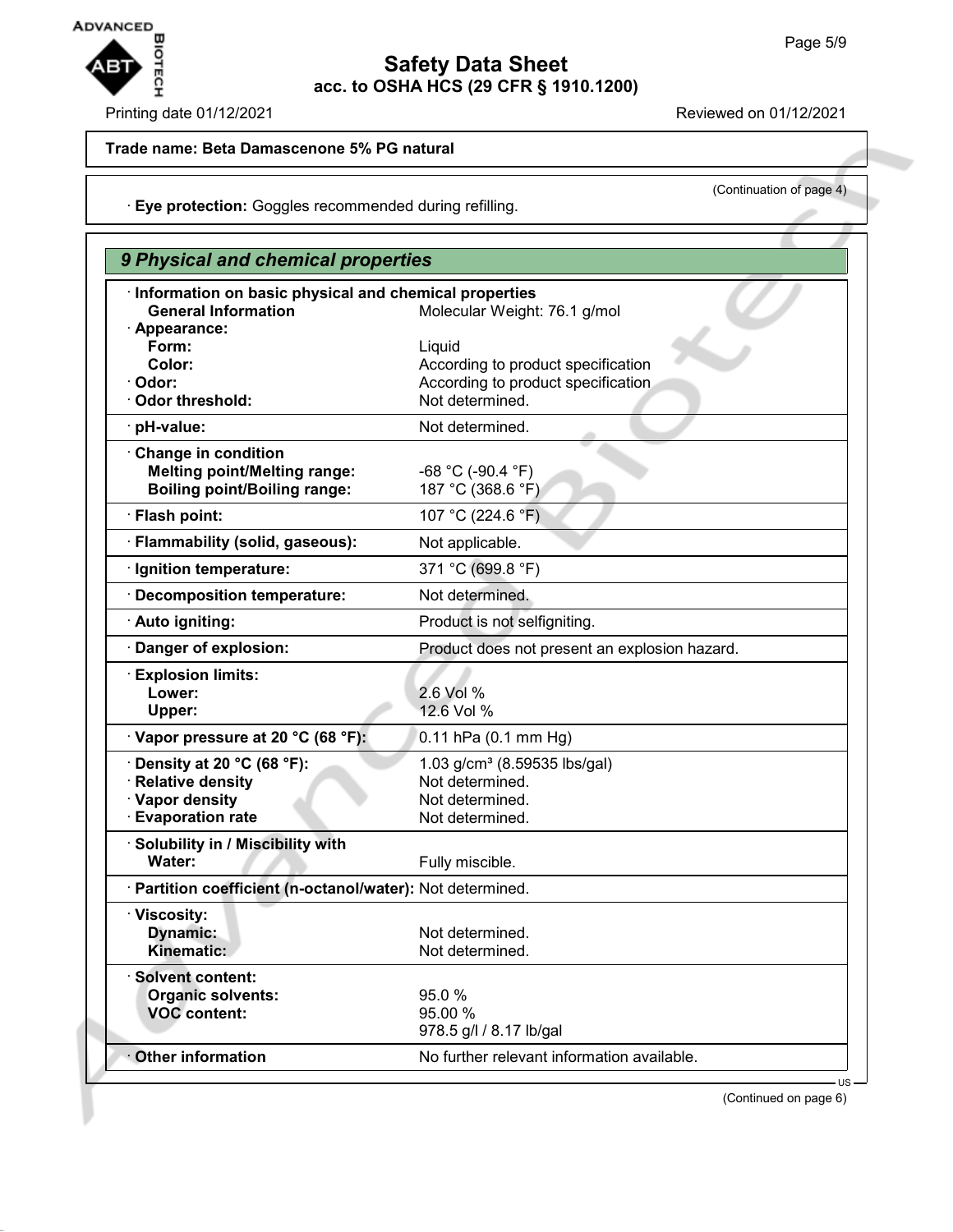

### Printing date 01/12/2021 Reviewed on 01/12/2021

## **Trade name: Beta Damascenone 5% PG natural**

(Continuation of page 5)

## *10 Stability and reactivity*

- · **Reactivity** No further relevant information available.
- · **Chemical stability**
- · **Thermal decomposition / conditions to be avoided:**
- No decomposition if used according to specifications.
- · **Possibility of hazardous reactions** No dangerous reactions known.
- · **Conditions to avoid** No further relevant information available.
- · **Incompatible materials:** No further relevant information available.
- · **Hazardous decomposition products:** No dangerous decomposition products known.

## *11 Toxicological information*

- · **Information on toxicological effects**
- · **Acute toxicity:**

· **LD/LC50 values that are relevant for classification:**

## **ATE (Acute Toxicity Estimate)**

Dermal LD50 58000 mg/kg (ATE)

### **CAS: 23696-85-7 Beta Damascenone**

Dermal LD50 2900 mg/kg (ATE)

- · **Primary irritant effect:**
- · **on the skin:** No irritant effect.
- · **on the eye:** No irritating effect.
- · **Sensitization:** Sensitization possible through skin contact.
- · **Additional toxicological information:**

The product shows the following dangers according to internally approved calculation methods for preparations:

Irritant

· **Carcinogenic categories**

· **IARC (International Agency for Research on Cancer)**

None of the ingredients is listed.

## · **NTP (National Toxicology Program)**

None of the ingredients is listed.

· **OSHA-Ca (Occupational Safety & Health Administration)**

None of the ingredients is listed.

## *12 Ecological information*

- · **Toxicity**
- · **Aquatic toxicity:** No further relevant information available.
- · **Persistence and degradability** No further relevant information available.
- · **Behavior in environmental systems:**
- · **Bioaccumulative potential** No further relevant information available.
- · **Mobility in soil** No further relevant information available.
- · **Additional ecological information:**

#### · **General notes:**

Water hazard class 2 (Self-assessment): hazardous for water

(Continued on page 7)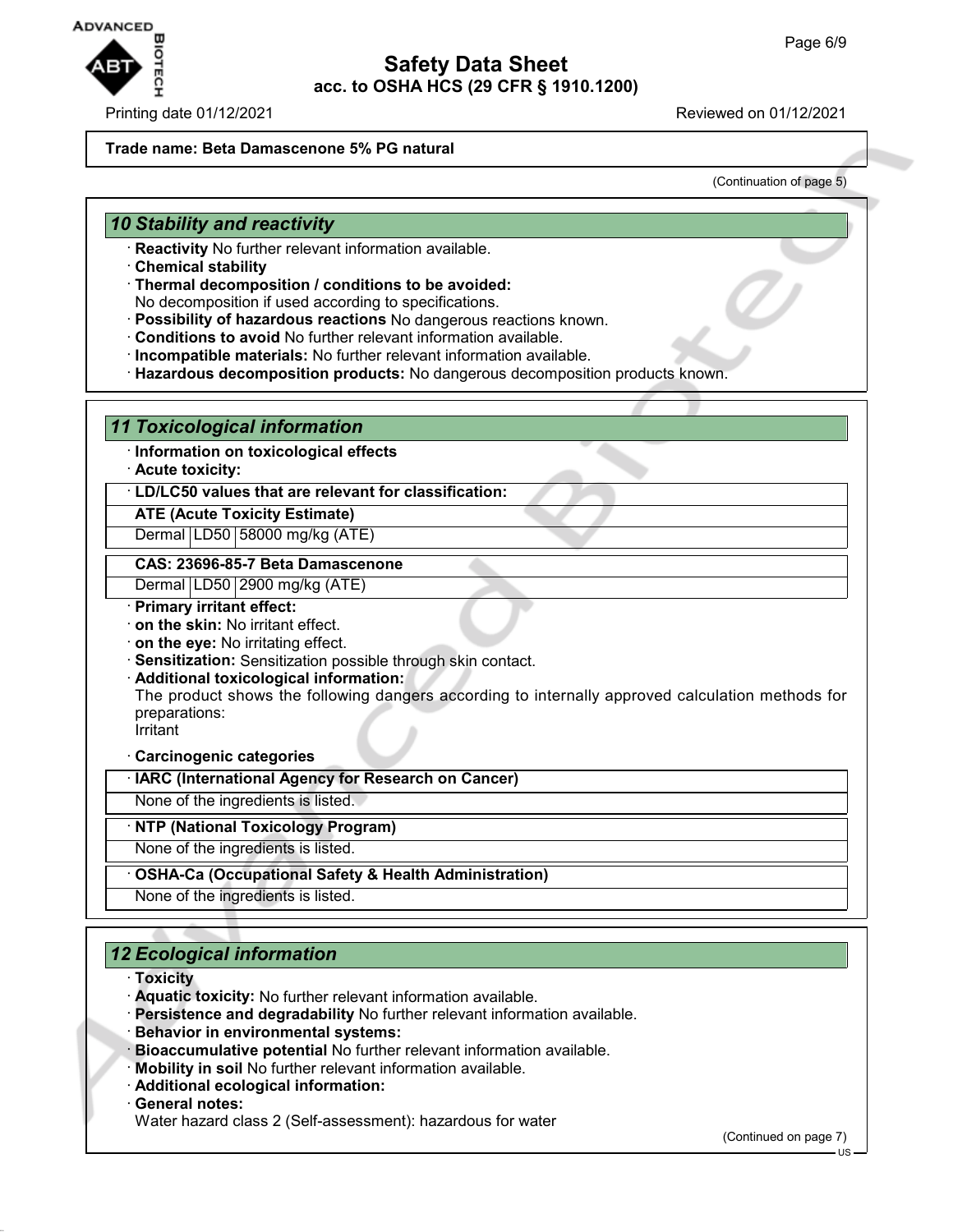

Printing date 01/12/2021 Reviewed on 01/12/2021

(Continuation of page 6)

### **Trade name: Beta Damascenone 5% PG natural**

Do not allow product to reach ground water, water course or sewage system. Danger to drinking water if even small quantities leak into the ground.

## · **Results of PBT and vPvB assessment**

- · **PBT:** Not applicable.
- · **vPvB:** Not applicable.
- · **Other adverse effects** No further relevant information available.

## *13 Disposal considerations*

## · **Waste treatment methods**

· **Recommendation:**

Must not be disposed of together with household garbage. Do not allow product to reach sewage system.

## · **Uncleaned packagings:**

- · **Recommendation:** Disposal must be made according to official regulations.
- · **Recommended cleansing agent:** Water, if necessary with cleansing agents.

| <b>14 Transport information</b>                                                   |                                                      |
|-----------------------------------------------------------------------------------|------------------------------------------------------|
| · UN-Number<br>· DOT, ADN, IMDG, IATA                                             | Not Regulated                                        |
| $\cdot$ UN proper shipping name<br>· DOT, ADN, IMDG, IATA                         | Not Regulated                                        |
| · Transport hazard class(es)                                                      |                                                      |
| · DOT, ADN, IMDG, IATA<br>· Class                                                 | Not Regulated                                        |
| · Packing group<br>· DOT, IMDG, IATA                                              | Not Regulated                                        |
| <b>Environmental hazards:</b>                                                     | Not applicable.                                      |
| · Special precautions for user                                                    | Not applicable.                                      |
| Transport in bulk according to Annex II of<br><b>MARPOL73/78 and the IBC Code</b> | Not applicable.                                      |
| · Transport/Additional information:                                               | Not dangerous according to the above specifications. |
| · UN "Model Regulation":                                                          | Not Regulated                                        |
|                                                                                   |                                                      |

## *15 Regulatory information*

· **Safety, health and environmental regulations/legislation specific for the substance or mixture** · **Sara**

## · **Section 355 (extremely hazardous substances):**

None of the ingredients is listed.

# · **Section 313 (Specific toxic chemical listings):**

None of the ingredients is listed.

(Continued on page 8)

US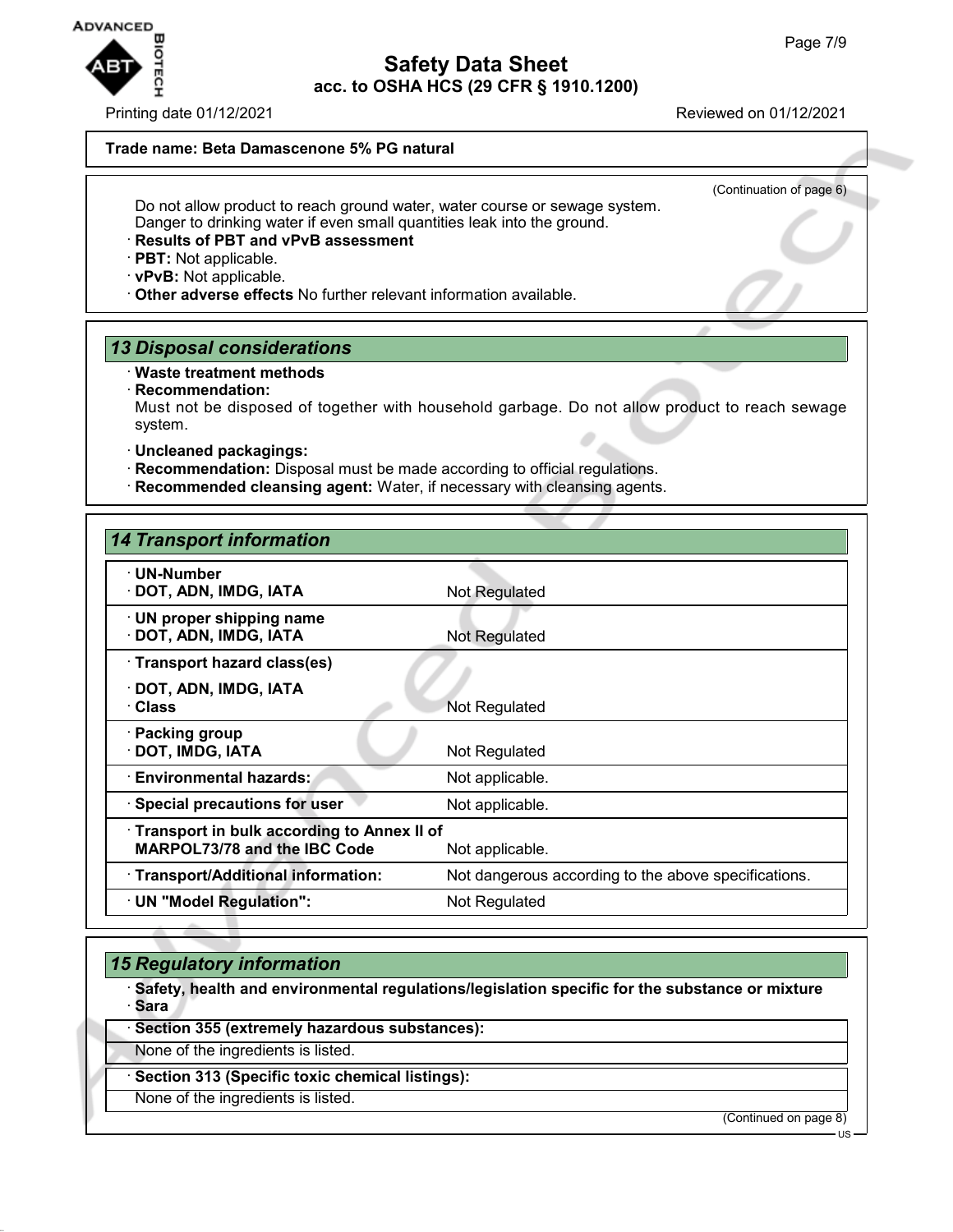

### Printing date 01/12/2021 Reviewed on 01/12/2021

(Continuation of page 7)

#### **Trade name: Beta Damascenone 5% PG natural**

· **TSCA (Toxic Substances Control Act):**

All components have the value ACTIVE.

· **Hazardous Air Pollutants**

None of the ingredients is listed.

#### · **Proposition 65**

· **Chemicals known to cause cancer:**

None of the ingredients is listed.

· **Chemicals known to cause reproductive toxicity for females:**

None of the ingredients is listed.

· **Chemicals known to cause reproductive toxicity for males:**

None of the ingredients is listed.

· **Chemicals known to cause developmental toxicity:**

None of the ingredients is listed.

#### · **Carcinogenic categories**

· **EPA (Environmental Protection Agency)**

None of the ingredients is listed.

· **TLV (Threshold Limit Value established by ACGIH)**

None of the ingredients is listed.

· **NIOSH-Ca (National Institute for Occupational Safety and Health)**

None of the ingredients is listed.

#### · **GHS label elements**

Pictograms on label shall be in the shape of a square set at a point and shall include a black hazard symbol on a white background with a red frame sufficiently wide to be clearly visible.

The product is classified and labeled according to the Globally Harmonized System (GHS).

## · **Hazard pictograms**



· **Signal word** Warning

- · **Hazard-determining components of labeling:**
- Beta Damascenone
- · **Hazard statements**
- H317 May cause an allergic skin reaction.
- · **Precautionary statements**
- P261 Avoid breathing dust/fume/gas/mist/vapors/spray

P280 Wear protective gloves.

- P333+P313 If skin irritation or rash occurs: Get medical advice/attention.
- P321 Specific treatment (see on this label).<br>P363 Wash contaminated clothing before re
- Wash contaminated clothing before reuse.
- P501 Dispose of contents/container in accordance with local/regional/national/international regulations.

(Continued on page 9)

 $H<sup>S</sup>$